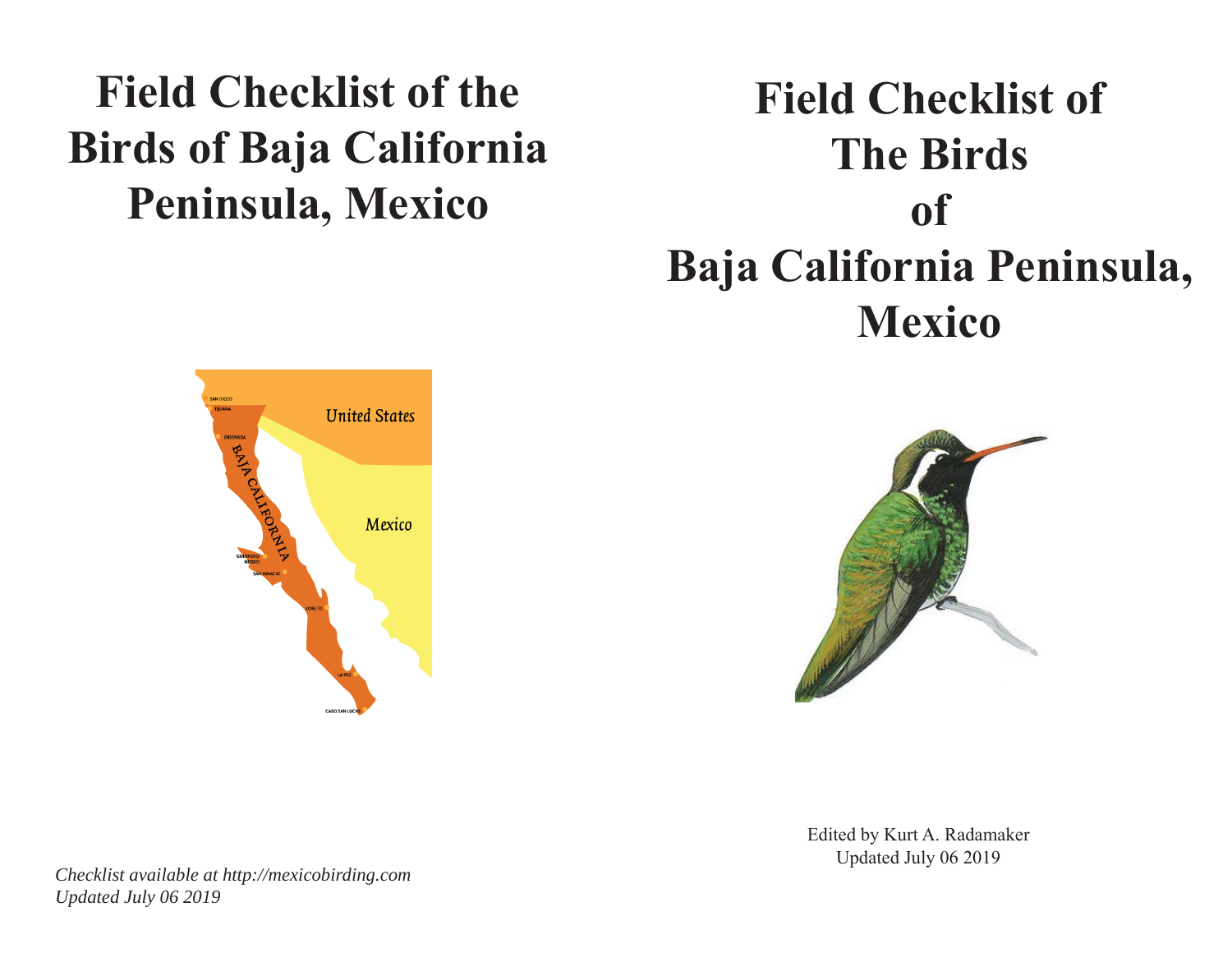|                | $\text{Observer}(s)$                            |                                         |                    |  |
|----------------|-------------------------------------------------|-----------------------------------------|--------------------|--|
| 3              |                                                 |                                         |                    |  |
| $\overline{4}$ | $\frac{\text{Observer(s)}}{\text{Observer(s)}}$ |                                         |                    |  |
| 5              | Locality<br>Observer(s)<br>Date<br>Weather      | <u> 1980 - Johann Barbara, martin a</u> | Time Total Species |  |

### **Field Checklist of The Birds of Baja California, Mexico**

This checklist contains 541 species of birds that have been recorded in Baja California Peninsula, Mexico.

The species list conforms to the American Ornithologists' Society (AOS), checklist order and nomenclature as of the  $60<sup>th</sup>$  supplement published July 2019.

Statuses are general and cover the entire penninsula, a species unexpected in southern Baja may ocur with regularity in northern Baja or vice versa. For example, Tricolored Blackbird is regular in Baja California, but unrecorded in Baja California Sur, therefore Tricolored Blackbird is not considered rare for the penninsula.

- **\***= Accidental, not to be expected, very few records.
- $#$  = Very rare, generally less than annual, not unexpected
- **(int)** = Introduced
- **(ex)** = Extirpated or Extinct previously bred or presumed to have bred in Baja, but no longer occurs naturally. They may have been re-introduced but remain un-established.

Species or subspecies marked with an asterisk or pound sign  $(*, \#)$ should be documented with photographs and or written details.

Documentation of unusual species should be sent to North American Birds regional editor, Baja Peninsula

#### **Richard A. Erickson**

San Diego Natural History Museum P.O. Box 121390San Diego, CA 92112 reerickson@sdnhm.org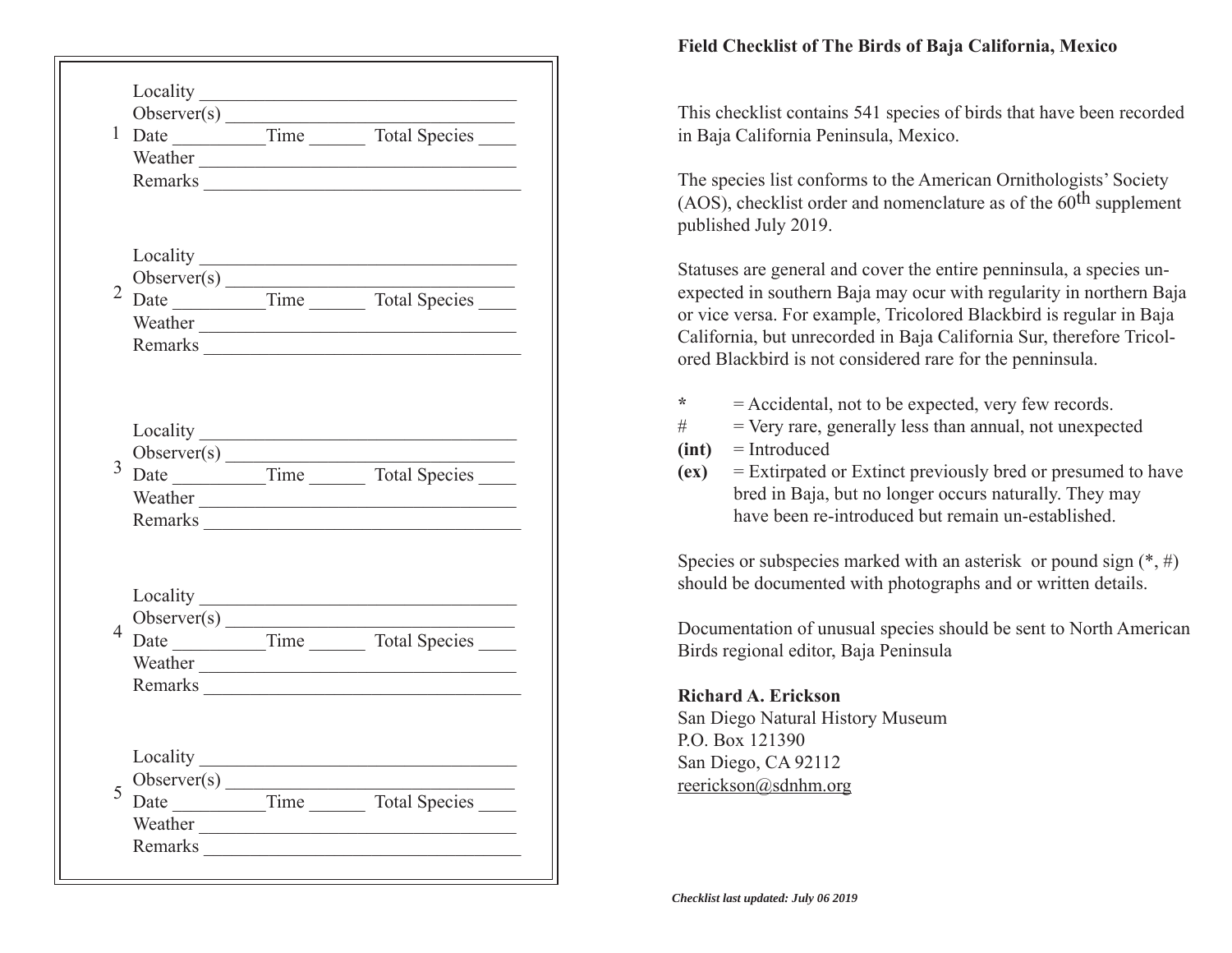### **Notes**

| S |                                 | 1 | $\mathbf{2}$ | $\overline{3}$ | $\overline{4}$ | 5 | Note |
|---|---------------------------------|---|--------------|----------------|----------------|---|------|
|   | Anatidae - Swans, Geese, Ducks  |   |              |                |                |   |      |
|   | Black-bellied Whistling-Duck    |   |              |                |                |   |      |
|   | Fulvous Whistling-Duck #        |   |              |                |                |   |      |
|   | <b>Snow Goose</b>               |   |              |                |                |   |      |
|   | Ross's Goose                    |   |              |                |                |   |      |
|   | Greater White-fronted Goose     |   |              |                |                |   |      |
|   | <b>Brant</b>                    |   |              |                |                |   |      |
|   | <b>Cackling Goose</b>           |   |              |                |                |   |      |
|   | Canada Goose                    |   |              |                |                |   |      |
|   | Tundra Swan *                   |   |              |                |                |   |      |
|   | Wood Duck #                     |   |              |                |                |   |      |
|   | Garganey <sup>*</sup>           |   |              |                |                |   |      |
|   | <b>Blue-winged Teal</b>         |   |              |                |                |   |      |
|   | Cinnamon Teal                   |   |              |                |                |   |      |
|   | Northern Shoveler               |   |              |                |                |   |      |
|   | Gadwall                         |   |              |                |                |   |      |
|   | Eurasian Wigeon                 |   |              |                |                |   |      |
|   | American Wigeon                 |   |              |                |                |   |      |
|   | Mallard                         |   |              |                |                |   |      |
|   | Northern Pintail                |   |              |                |                |   |      |
|   | Green-winged Teal               |   |              |                |                |   |      |
|   | Canvasback                      |   |              |                |                |   |      |
|   | Redhead                         |   |              |                |                |   |      |
|   | Ring-necked Duck                |   |              |                |                |   |      |
|   | Greater Scaup                   |   |              |                |                |   |      |
|   | Lesser Scaup                    |   |              |                |                |   |      |
|   | Harlequin Duck *                |   |              |                |                |   |      |
|   | Surf Scoter                     |   |              |                |                |   |      |
|   | White-winged Scoter#            |   |              |                |                |   |      |
|   | Black Scoter #                  |   |              |                |                |   |      |
|   | Long-tailed Duck #              |   |              |                |                |   |      |
|   | Bufflehead                      |   |              |                |                |   |      |
|   | Common Goldeneye                |   |              |                |                |   |      |
|   | Barrow's Goldeneye <sup>*</sup> |   |              |                |                |   |      |
|   | Hooded Merganser                |   |              |                |                |   |      |
|   | Common Merganser                |   |              |                |                |   |      |
|   | Red-breasted Merganser          |   |              |                |                |   |      |
|   | Ruddy Duck                      |   |              |                |                |   |      |
|   | Odontophoridae - Quail          |   |              |                |                |   |      |
|   | Mountain Quail                  |   |              |                |                |   |      |
|   | California Quail                |   |              |                |                |   |      |
|   | Gambel's Quail                  |   |              |                |                |   |      |
|   | <b>Phasianidae - Pheasant</b>   |   |              |                |                |   |      |
|   | Ring-necked Pheasant (int)      |   |              |                |                |   |      |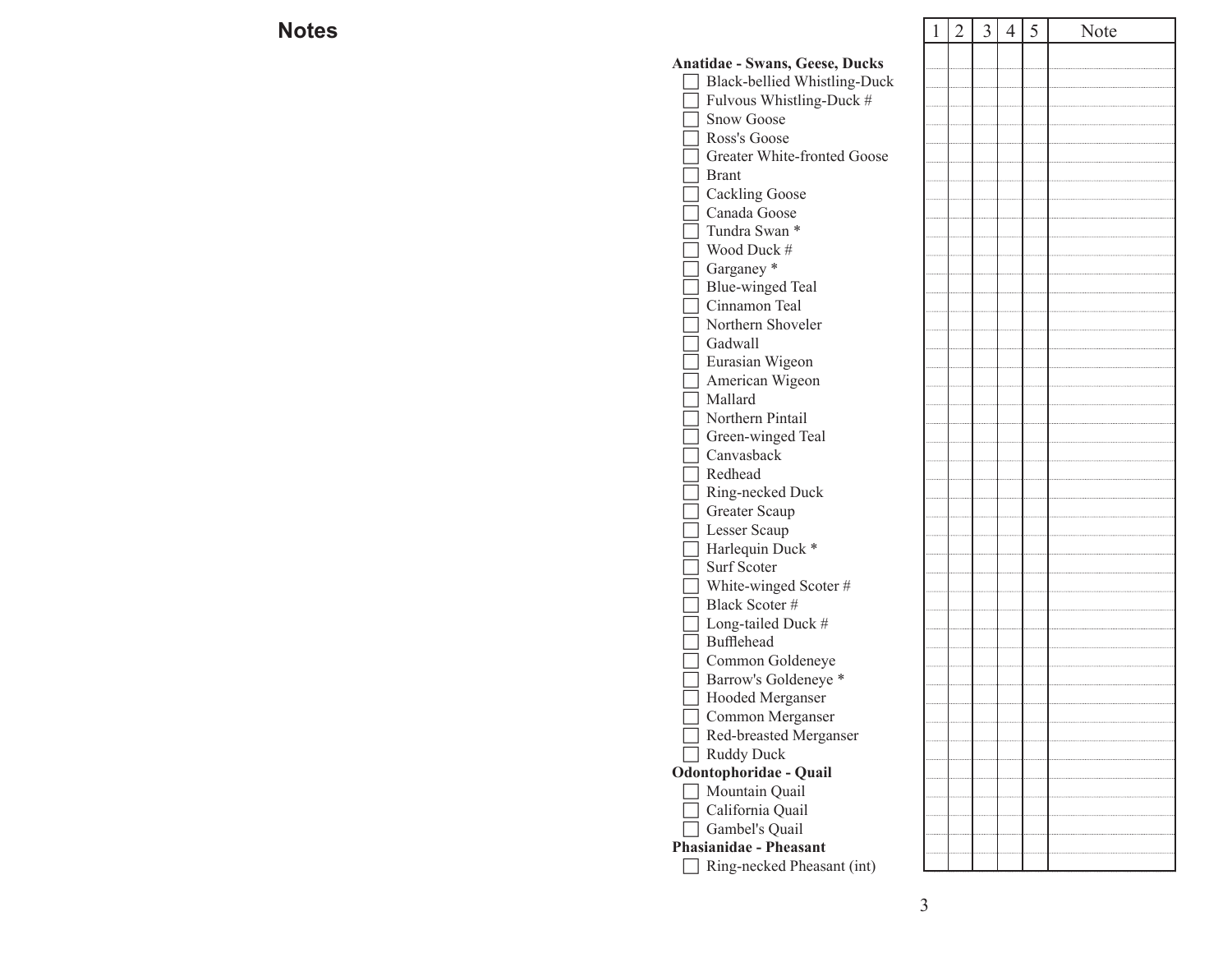|                                       | 1 | $\overline{2}$ | 3 | 4 | 5 | Note |
|---------------------------------------|---|----------------|---|---|---|------|
| <b>Podicipedidae - Grebes</b>         |   |                |   |   |   |      |
| Least Grebe                           |   |                |   |   |   |      |
| Pied-billed Grebe                     |   |                |   |   |   |      |
| Horned Grebe                          |   |                |   |   |   |      |
| Red-necked Grebe <sup>*</sup>         |   |                |   |   |   |      |
| <b>Eared Grebe</b>                    |   |                |   |   |   |      |
| Western Grebe                         |   |                |   |   |   |      |
| Clark's Grebe                         |   |                |   |   |   |      |
| <b>Columbidae - Pigeons and Doves</b> |   |                |   |   |   |      |
| Rock Pigeon (int)                     |   |                |   |   |   |      |
| <b>Band-tailed Pigeon</b>             |   |                |   |   |   |      |
|                                       |   |                |   |   |   |      |
| Eurasian Collared-Dove (int)          |   |                |   |   |   |      |
| Spotted Dove (int)<br>Inca Dove       |   |                |   |   |   |      |
|                                       |   |                |   |   |   |      |
| Common Ground Dove                    |   |                |   |   |   |      |
| Ruddy Ground Dove                     |   |                |   |   |   |      |
| White-winged Dove                     |   |                |   |   |   |      |
| Mourning Dove                         |   |                |   |   |   |      |
| Cuculidae - Cuckoos, Roadrunners,     |   |                |   |   |   |      |
| and Anis                              |   |                |   |   |   |      |
| Groove-billed Ani#                    |   |                |   |   |   |      |
| Greater Roadrunner                    |   |                |   |   |   |      |
| Yellow-billed Cuckoo                  |   |                |   |   |   |      |
| Black-billed Cuckoo*                  |   |                |   |   |   |      |
| Caprimulgidae - Nighthawks            |   |                |   |   |   |      |
| and Nightjars                         |   |                |   |   |   |      |
| Lesser Nighthawk                      |   |                |   |   |   |      |
| Common Nighthawk *                    |   |                |   |   |   |      |
| Common Poorwill                       |   |                |   |   |   |      |
| Mexican Whip-poor-will                |   |                |   |   |   |      |
| <b>Apodidae - Swifts</b>              |   |                |   |   |   |      |
| Black Swift*                          |   |                |   |   |   |      |
| Chimney Swift *                       |   |                |   |   |   |      |
| Vaux's Swift                          |   |                |   |   |   |      |
| White-throated Swift                  |   |                |   |   |   |      |
| Trochilidae - Hummingbirds            |   |                |   |   |   |      |
| Ruby-throated Hummingbird *           |   |                |   |   |   |      |
| Black-chinned Hummingbird             |   |                |   |   |   |      |
| Anna's Hummingbird                    |   |                |   |   |   |      |
| Costa's Hummingbird                   |   |                |   |   |   |      |
| Rufous Hummingbird                    |   |                |   |   |   |      |
| Allen's Hummingbird                   |   |                |   |   |   |      |
| Calliope Hummingbird                  |   |                |   |   |   |      |
| Broad-billed Hummingbird #            |   |                |   |   |   |      |
|                                       |   |                |   |   |   |      |

|                                         | 1 | 2 | 3 | 4 | 5 | Note |
|-----------------------------------------|---|---|---|---|---|------|
|                                         |   |   |   |   |   |      |
| Pyrrhuloxia                             |   |   |   |   |   |      |
| Rose-breasted Grosbeak                  |   |   |   |   |   |      |
| Black-headed Grosbeak                   |   |   |   |   |   |      |
| <b>Blue Grosbeak</b>                    |   |   |   |   |   |      |
| Lazuli Bunting                          |   |   |   |   |   |      |
| Indigo Bunting                          |   |   |   |   |   |      |
| Varied Bunting                          |   |   |   |   |   |      |
| Painted Bunting #                       |   |   |   |   |   |      |
| Dickcissel                              |   |   |   |   |   |      |
| <b>Thraupidae - Tanagers and Allies</b> |   |   |   |   |   |      |
| Cinnamon-rumped Seedeater (int)         |   |   |   |   |   |      |
|                                         |   |   |   |   |   |      |
|                                         |   |   |   |   |   |      |
|                                         |   |   |   |   |   |      |
|                                         |   |   |   |   |   |      |
|                                         |   |   |   |   |   |      |
|                                         |   |   |   |   |   |      |
|                                         |   |   |   |   |   |      |
|                                         |   |   |   |   |   |      |
|                                         |   |   |   |   |   |      |
|                                         |   |   |   |   |   |      |
|                                         |   |   |   |   |   |      |
|                                         |   |   |   |   |   |      |
|                                         |   |   |   |   |   |      |
|                                         |   |   |   |   |   |      |
|                                         |   |   |   |   |   |      |
|                                         |   |   |   |   |   |      |
|                                         |   |   |   |   |   |      |
|                                         |   |   |   |   |   |      |
|                                         |   |   |   |   |   |      |
|                                         |   |   |   |   |   |      |
|                                         |   |   |   |   |   |      |
|                                         |   |   |   |   |   |      |
|                                         |   |   |   |   |   |      |
|                                         |   |   |   |   |   |      |
|                                         |   |   |   |   |   |      |
|                                         |   |   |   |   |   |      |
|                                         |   |   |   |   |   |      |
|                                         |   |   |   |   |   |      |
|                                         |   |   |   |   |   |      |
|                                         |   |   |   |   |   |      |
|                                         |   |   |   |   |   |      |
|                                         |   |   |   |   |   |      |
|                                         |   |   |   |   |   |      |
|                                         |   |   |   |   |   |      |
|                                         |   |   |   |   |   |      |
|                                         |   |   |   |   |   |      |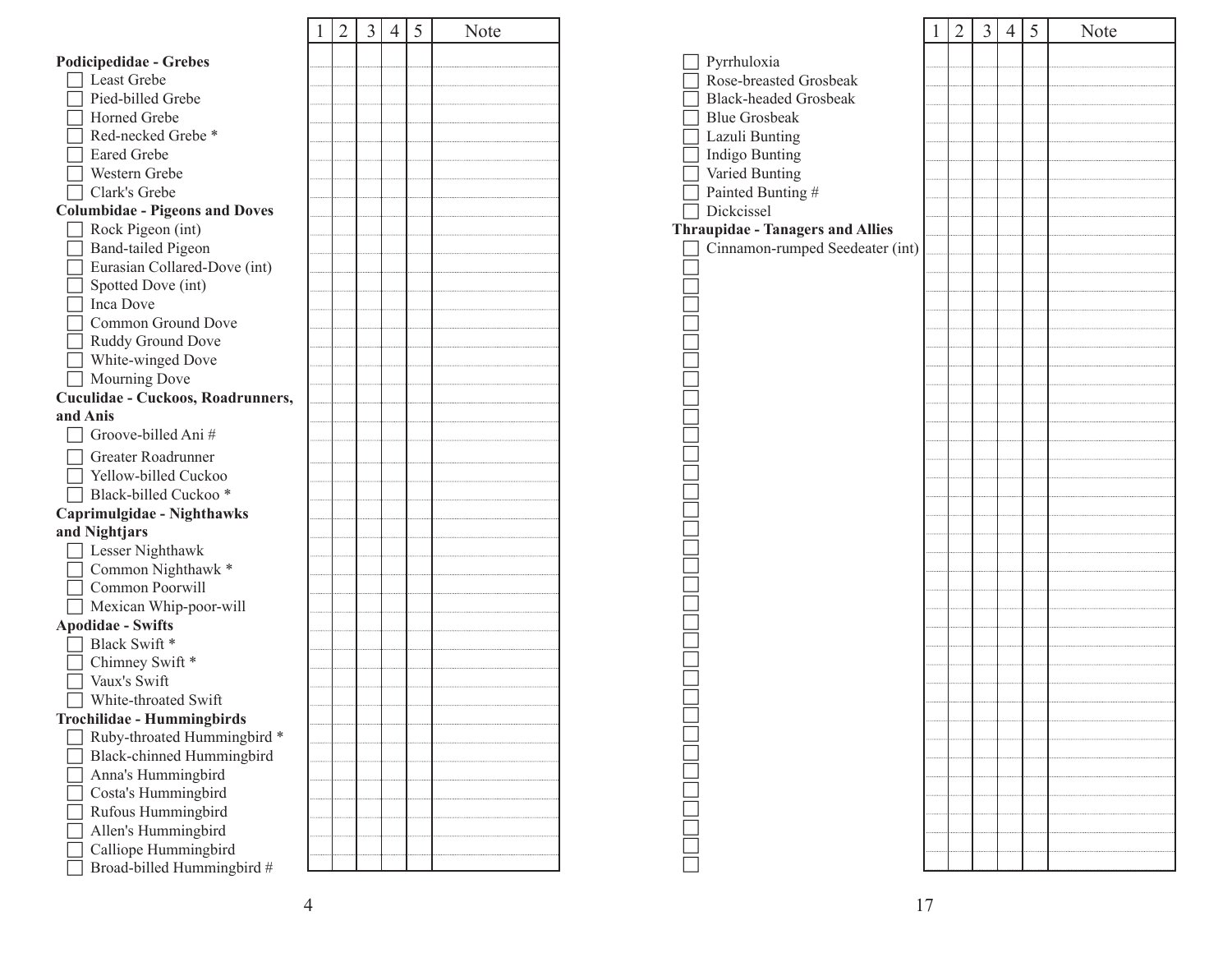|                                      | 1 | 2 | 3 | 4 | 5 | Note |
|--------------------------------------|---|---|---|---|---|------|
| Nashville Warbler                    |   |   |   |   |   |      |
| Virginia's Warbler #                 |   |   |   |   |   |      |
| Connecticut Warbler *                |   |   |   |   |   |      |
| MacGillivray's Warbler               |   |   |   |   |   |      |
| Mourning Warbler *                   |   |   |   |   |   |      |
| Kentucky Warbler *                   |   |   |   |   |   |      |
| Belding's Yellowthroat               |   |   |   |   |   |      |
| Common Yellowthroat                  |   |   |   |   |   |      |
| Hooded Warbler #                     |   |   |   |   |   |      |
| American Redstart                    |   |   |   |   |   |      |
| Cape May Warbler #                   |   |   |   |   |   |      |
| Cerulean Warbler *                   |   |   |   |   |   |      |
| Northern Parula                      |   |   |   |   |   |      |
| Tropical Parula *                    |   |   |   |   |   |      |
| Magnolia Warbler #                   |   |   |   |   |   |      |
| Bay-breasted Warbler *               |   |   |   |   |   |      |
| Blackburnian Warbler                 |   |   |   |   |   |      |
| Yellow Warbler                       |   |   |   |   |   |      |
| Chestnut-sided Warbler               |   |   |   |   |   |      |
| Blackpoll Warbler                    |   |   |   |   |   |      |
| Black-throated Blue Warbler          |   |   |   |   |   |      |
| Palm Warbler                         |   |   |   |   |   |      |
| Pine Warbler *                       |   |   |   |   |   |      |
| Yellow-rumped Warbler                |   |   |   |   |   |      |
| Yellow-throated Warbler #            |   |   |   |   |   |      |
| Prairie Warbler #                    |   |   |   |   |   |      |
| Grace's Warbler *                    |   |   |   |   |   |      |
| Black-throated Gray Warbler          |   |   |   |   |   |      |
| Townsend's Warbler                   |   |   |   |   |   |      |
| Hermit Warbler                       |   |   |   |   |   |      |
| Black-throated Green Warbler #       |   |   |   |   |   |      |
| Fan-tailed Warbler *                 |   |   |   |   |   |      |
| Canada Warbler #                     |   |   |   |   |   |      |
| Wilson's Warbler                     |   |   |   |   |   |      |
| Red-faced Warbler *                  |   |   |   |   |   |      |
| Painted Redstart #                   |   |   |   |   |   |      |
| Cardinalidae - Cardinals, Grosbeaks, |   |   |   |   |   |      |
| <b>Piranga Tanagers and allies</b>   |   |   |   |   |   |      |
| Hepatic Tanager#                     |   |   |   |   |   |      |
| <b>Summer Tanager</b>                |   |   |   |   |   |      |
| Scarlet Tanager#                     |   |   |   |   |   |      |
| Western Tanager                      |   |   |   |   |   |      |
| Flame-colored Tanager *              |   |   |   |   |   |      |
| Northern Cardinal                    |   |   |   |   |   |      |

|                                                                 | 1 | $\overline{2}$ | 3 | 4 | 5 | Note |
|-----------------------------------------------------------------|---|----------------|---|---|---|------|
|                                                                 |   |                |   |   |   |      |
| Xantus's Hummingbird<br>Rallidae - Rails, Gallinules, and Coots |   |                |   |   |   |      |
| Black Rail #                                                    |   |                |   |   |   |      |
|                                                                 |   |                |   |   |   |      |
| Ridgway's Rail                                                  |   |                |   |   |   |      |
| Virginia Rail                                                   |   |                |   |   |   |      |
| Sora                                                            |   |                |   |   |   |      |
| Purple Gallinule *                                              |   |                |   |   |   |      |
| Common Gallinule                                                |   |                |   |   |   |      |
| American Coot                                                   |   |                |   |   |   |      |
| <b>Gruidae - Cranes</b>                                         |   |                |   |   |   |      |
| Sandhill Crane*                                                 |   |                |   |   |   |      |
| <b>Recurvirostridae - Stilts and Avocets</b>                    |   |                |   |   |   |      |
| Black-necked Stilt                                              |   |                |   |   |   |      |
| American Avocet                                                 |   |                |   |   |   |      |
| Haematopodidae - Oystercatchers                                 |   |                |   |   |   |      |
| American Oystercatcher                                          |   |                |   |   |   |      |
| <b>Black Oystercatcher</b>                                      |   |                |   |   |   |      |
| <b>Charadriidae - Plovers</b>                                   |   |                |   |   |   |      |
| Eurasian Dotterel *                                             |   |                |   |   |   |      |
| Killdeer                                                        |   |                |   |   |   |      |
| Semipalmated Plover                                             |   |                |   |   |   |      |
| Wilson's Plover                                                 |   |                |   |   |   |      |
| Mountain Plover                                                 |   |                |   |   |   |      |
| Snowy Plover                                                    |   |                |   |   |   |      |
| <b>Black-bellied Plover</b>                                     |   |                |   |   |   |      |
| American Golden-Plover #                                        |   |                |   |   |   |      |
| Pacific Golden-Plover #                                         |   |                |   |   |   |      |
| Scolopacidae - Sandpipers,                                      |   |                |   |   |   |      |
| <b>Phalaropes, and Allies</b>                                   |   |                |   |   |   |      |
| Upland Sandpiper *                                              |   |                |   |   |   |      |
| Whimbrel                                                        |   |                |   |   |   |      |
| Long-billed Curlew                                              |   |                |   |   |   |      |
| Bar-tailed Godwit*                                              |   |                |   |   |   |      |
| Hudsonian Godwit*                                               |   |                |   |   |   |      |
| Marbled Godwit                                                  |   |                |   |   |   |      |
| Ruddy Turnstone                                                 |   |                |   |   |   |      |
| <b>Black Turnstone</b>                                          |   |                |   |   |   |      |
| Red Knot                                                        |   |                |   |   |   |      |
| Surfbird                                                        |   |                |   |   |   |      |
| Ruff#                                                           |   |                |   |   |   |      |
| Sharp-tailed Sandpiper *                                        |   |                |   |   |   |      |
| Stilt Sandpiper                                                 |   |                |   |   |   |      |
| Curlew Sandpiper *                                              |   |                |   |   |   |      |
| Sanderling                                                      |   |                |   |   |   |      |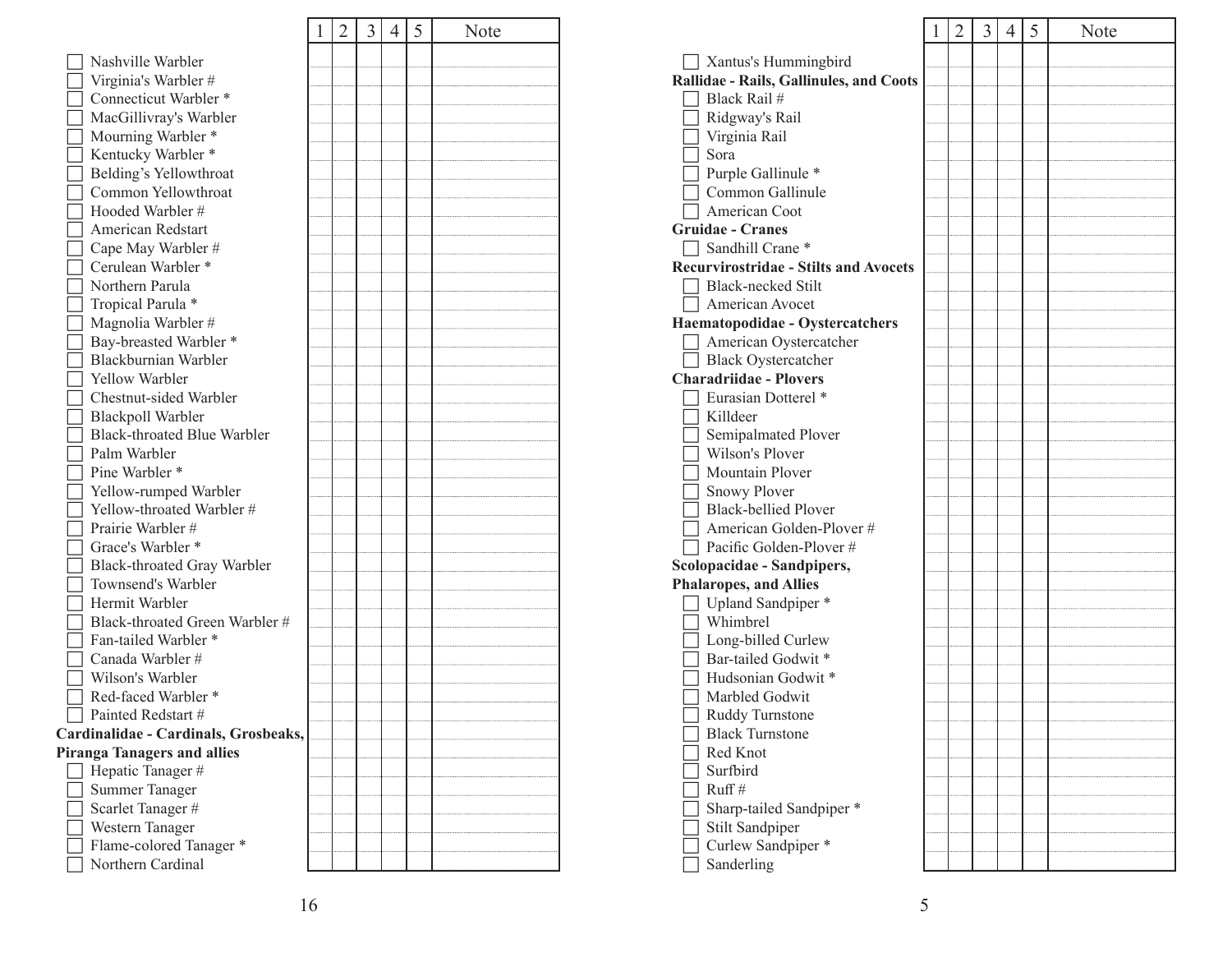|                                      | 1 | 2 | 3 | $\overline{4}$ | 5 | Note |
|--------------------------------------|---|---|---|----------------|---|------|
| Dunlin                               |   |   |   |                |   |      |
| Baird's Sandpiper                    |   |   |   |                |   |      |
| Little Stint*                        |   |   |   |                |   |      |
| Least Sandpiper                      |   |   |   |                |   |      |
| Buff-breasted Sandpiper *            |   |   |   |                |   |      |
| Pectoral Sandpiper                   |   |   |   |                |   |      |
| Semipalmated Sandpiper               |   |   |   |                |   |      |
| Western Sandpiper                    |   |   |   |                |   |      |
| Short-billed Dowitcher               |   |   |   |                |   |      |
| Long-billed Dowitcher                |   |   |   |                |   |      |
| Wilson's Snipe                       |   |   |   |                |   |      |
| Terek Sandpiper *                    |   |   |   |                |   |      |
| Spotted Sandpiper                    |   |   |   |                |   |      |
| Solitary Sandpiper                   |   |   |   |                |   |      |
| <b>Wandering Tattler</b>             |   |   |   |                |   |      |
| Lesser Yellowlegs                    |   |   |   |                |   |      |
| Willet                               |   |   |   |                |   |      |
| <b>Greater Yellowlegs</b>            |   |   |   |                |   |      |
| Wood Sandpiper *                     |   |   |   |                |   |      |
|                                      |   |   |   |                |   |      |
| Marsh Sandpiper *                    |   |   |   |                |   |      |
| Wilson's Phalarope                   |   |   |   |                |   |      |
| Red-necked Phalarope                 |   |   |   |                |   |      |
| Red Phalarope                        |   |   |   |                |   |      |
| <b>Stercorariidae - Jaegers</b>      |   |   |   |                |   |      |
| South Polar Skua                     |   |   |   |                |   |      |
| Pomarine Jaeger                      |   |   |   |                |   |      |
| Parasitic Jaeger                     |   |   |   |                |   |      |
| Long-tailed Jaeger                   |   |   |   |                |   |      |
| <b>Alcidae - Murres and Auklets</b>  |   |   |   |                |   |      |
| Common Murre #                       |   |   |   |                |   |      |
| Pigeon Guillemot#                    |   |   |   |                |   |      |
| Marbled Murrelet *                   |   |   |   |                |   |      |
| Scripps's Murrelet                   |   |   |   |                |   |      |
| Guadalupe Murrelet                   |   |   |   |                |   |      |
| Craveri's Murrelet                   |   |   |   |                |   |      |
| Ancient Murrelet *                   |   |   |   |                |   |      |
| Cassin's Auklet                      |   |   |   |                |   |      |
| Parakeet Auklet*                     |   |   |   |                |   |      |
| Crested Auklet *                     |   |   |   |                |   |      |
| Rhinoceros Auklet                    |   |   |   |                |   |      |
| Laridae - Gulls, Terns, and Skimmers |   |   |   |                |   |      |
| Black-legged Kittiwake #             |   |   |   |                |   |      |
| Sabine's Gull                        |   |   |   |                |   |      |
| <b>Bonaparte's Gull</b>              |   |   |   |                |   |      |

|                                          | 1 | 2 | 3 | 4 | 5 | Note |
|------------------------------------------|---|---|---|---|---|------|
| Vesper Sparrow                           |   |   |   |   |   |      |
| Nelson's Sparrow *                       |   |   |   |   |   |      |
| Savannah Sparrow                         |   |   |   |   |   |      |
| Song Sparrow                             |   |   |   |   |   |      |
| Lincoln's Sparrow                        |   |   |   |   |   |      |
| Swamp Sparrow                            |   |   |   |   |   |      |
| Abert's Towhee                           |   |   |   |   |   |      |
| California Towhee                        |   |   |   |   |   |      |
| Rufous-crowned Sparrow                   |   |   |   |   |   |      |
| Green-tailed Towhee                      |   |   |   |   |   |      |
| Spotted Towhee                           |   |   |   |   |   |      |
| Icteriidae - Chats                       |   |   |   |   |   |      |
| Yellow-breasted Chat                     |   |   |   |   |   |      |
| <b>Icteridae - Blackbirds and allies</b> |   |   |   |   |   |      |
| Yellow-headed Blackbird                  |   |   |   |   |   |      |
| <b>Bobolink</b>                          |   |   |   |   |   |      |
| Eastern Meadowlark *                     |   |   |   |   |   |      |
| Western Meadowlark                       |   |   |   |   |   |      |
| Orchard Oriole                           |   |   |   |   |   |      |
| Hooded Oriole                            |   |   |   |   |   |      |
| Streak-backed Oriole *                   |   |   |   |   |   |      |
| <b>Bullock's Oriole</b>                  |   |   |   |   |   |      |
| <b>Baltimore Oriole</b>                  |   |   |   |   |   |      |
| Scott's Oriole                           |   |   |   |   |   |      |
| Red-winged Blackbird                     |   |   |   |   |   |      |
| Tricolored Blackbird                     |   |   |   |   |   |      |
| <b>Bronzed Cowbird</b>                   |   |   |   |   |   |      |
| Brown-headed Cowbird                     |   |   |   |   |   |      |
| Rusty Blackbird *                        |   |   |   |   |   |      |
| Brewer's Blackbird                       |   |   |   |   |   |      |
| Common Grackle *                         |   |   |   |   |   |      |
| Great-tailed Grackle                     |   |   |   |   |   |      |
| Parulidae - Wood Warblers                |   |   |   |   |   |      |
| Ovenbird                                 |   |   |   |   |   |      |
| Worm-eating Warbler *                    |   |   |   |   |   |      |
| Louisiana Waterthrush *                  |   |   |   |   |   |      |
| Northern Waterthrush                     |   |   |   |   |   |      |
| Golden-winged Warbler *                  |   |   |   |   |   |      |
| Blue-winged Warbler *                    |   |   |   |   |   |      |
| Black-and-white Warbler                  |   |   |   |   |   |      |
| Prothonotary Warbler #                   |   |   |   |   |   |      |
| Tennessee Warbler                        |   |   |   |   |   |      |
| Orange-crowned Warbler                   |   |   |   |   |   |      |
| Lucy's Warbler                           |   |   |   |   |   |      |
|                                          |   |   |   |   |   |      |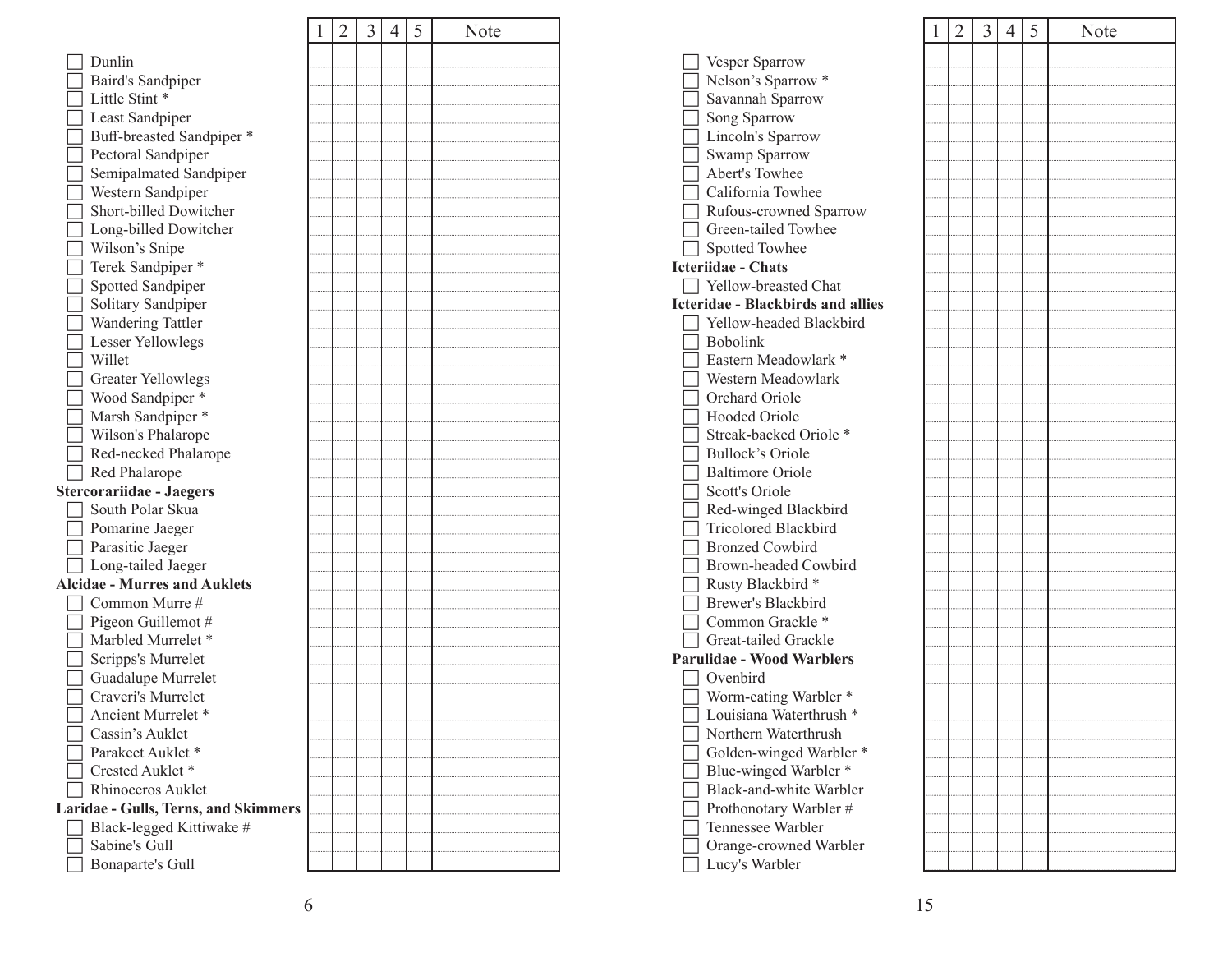|                                               | $\overline{2}$ | $\mathfrak{Z}$ | 4 | 5 | Note | $\mathbf{2}$<br>$\mathfrak{Z}$<br>5<br>$\overline{4}$<br>Note |
|-----------------------------------------------|----------------|----------------|---|---|------|---------------------------------------------------------------|
| <b>Motacillidae - Wagtails and Pipits</b>     |                |                |   |   |      | Laughing Gull                                                 |
| Eastern Yellow Wagtail *                      |                |                |   |   |      | Franklin's Gull                                               |
| White Wagtail *                               |                |                |   |   |      | Heermann's Gull                                               |
| Olive-backed Pipit *                          |                |                |   |   |      | Mew Gull                                                      |
| Red-throated Pipit #                          |                |                |   |   |      | Ring-billed Gull                                              |
| American Pipit                                |                |                |   |   |      | Western Gull                                                  |
| Sprague's Pipit *                             |                |                |   |   |      | Yellow-footed Gull                                            |
| <b>Fringillidae - Finches and Goldfinches</b> |                |                |   |   |      | California Gull                                               |
| Evening Grosbeak *                            |                |                |   |   |      | Herring Gull                                                  |
| House Finch                                   |                |                |   |   |      | Iceland Gull                                                  |
| Purple Finch#                                 |                |                |   |   |      | Lesser Black-backed Gull #                                    |
| Cassin's Finch                                |                |                |   |   |      | Glaucous-winged Gull                                          |
| Red Crossbill                                 |                |                |   |   |      | Glaucous Gull #                                               |
| Pine Siskin                                   |                |                |   |   |      | Brown Noddy*                                                  |
|                                               |                |                |   |   |      | White Tern <sup>*</sup>                                       |
| Lesser Goldfinch                              |                |                |   |   |      |                                                               |
| Lawrence's Goldfinch                          |                |                |   |   |      | Sooty Tern                                                    |
| American Goldfinch                            |                |                |   |   |      | Least Tern                                                    |
| Calcariidae -Longspurs                        |                |                |   |   |      | Gull-billed Tern                                              |
| and Snow Buntings                             |                |                |   |   |      | Caspian Tern                                                  |
| Lapland Longspur #                            |                |                |   |   |      | <b>Black Tern</b>                                             |
| Chestnut-collared Longspur #                  |                |                |   |   |      | Common Tern                                                   |
| McCown's Longspur *                           |                |                |   |   |      | Arctic Tern                                                   |
| <b>Emberizidae - Old World Sparrows</b>       |                |                |   |   |      | Forster's Tern                                                |
| Little Bunting *                              |                |                |   |   |      | Royal Tern                                                    |
| <b>Passerellidae - New World Sparrows</b>     |                |                |   |   |      | Sandwich Tern <sup>*</sup>                                    |
| Cassin's Sparrow *                            |                |                |   |   |      | Elegant Tern                                                  |
| Grasshopper Sparrow                           |                |                |   |   |      | <b>Black Skimmer</b>                                          |
| <b>Black-throated Sparrow</b>                 |                |                |   |   |      | <b>Phaethontidae - Tropicbirds</b>                            |
| Lark Sparrow                                  |                |                |   |   |      | Red-billed Tropicbird                                         |
| Lark Bunting                                  |                |                |   |   |      | Red-tailed Tropicbird*                                        |
| Chipping Sparrow                              |                |                |   |   |      | <b>Gaviidae - Loons</b>                                       |
| Clay-colored Sparrow                          |                |                |   |   |      | Red-throated Loon                                             |
| <b>Black-chinned Sparrow</b>                  |                |                |   |   |      | Arctic Loon <sup>*</sup>                                      |
| <b>Brewer's Sparrow</b>                       |                |                |   |   |      | Pacific Loon                                                  |
| Fox Sparrow                                   |                |                |   |   |      | Common Loon                                                   |
| Guadalupe Junco                               |                |                |   |   |      | Yellow-billed Loon <sup>*</sup>                               |
| Dark-eyed Junco                               |                |                |   |   |      | Diomedeidae - Albatrosses                                     |
| Baird's Junco                                 |                |                |   |   |      | Laysan Albatross                                              |
| White-crowned Sparrow                         |                |                |   |   |      | <b>Black-footed Albatross</b>                                 |
| Golden-crowned Sparrow                        |                |                |   |   |      | Short-tailed Albatross *                                      |
| Harris's Sparrow *                            |                |                |   |   |      | <b>Oceanitidae - Southern Storm-Petrels</b>                   |
| White-throated Sparrow                        |                |                |   |   |      | Wilson's Storm-Petrel *                                       |
| Sagebrush Sparrow                             |                |                |   |   |      | <b>Hydrobatidae - Storm-Petrels</b>                           |
| <b>Bell's Sparrow</b>                         |                |                |   |   |      | Fork-tailed Storm-Petrel *                                    |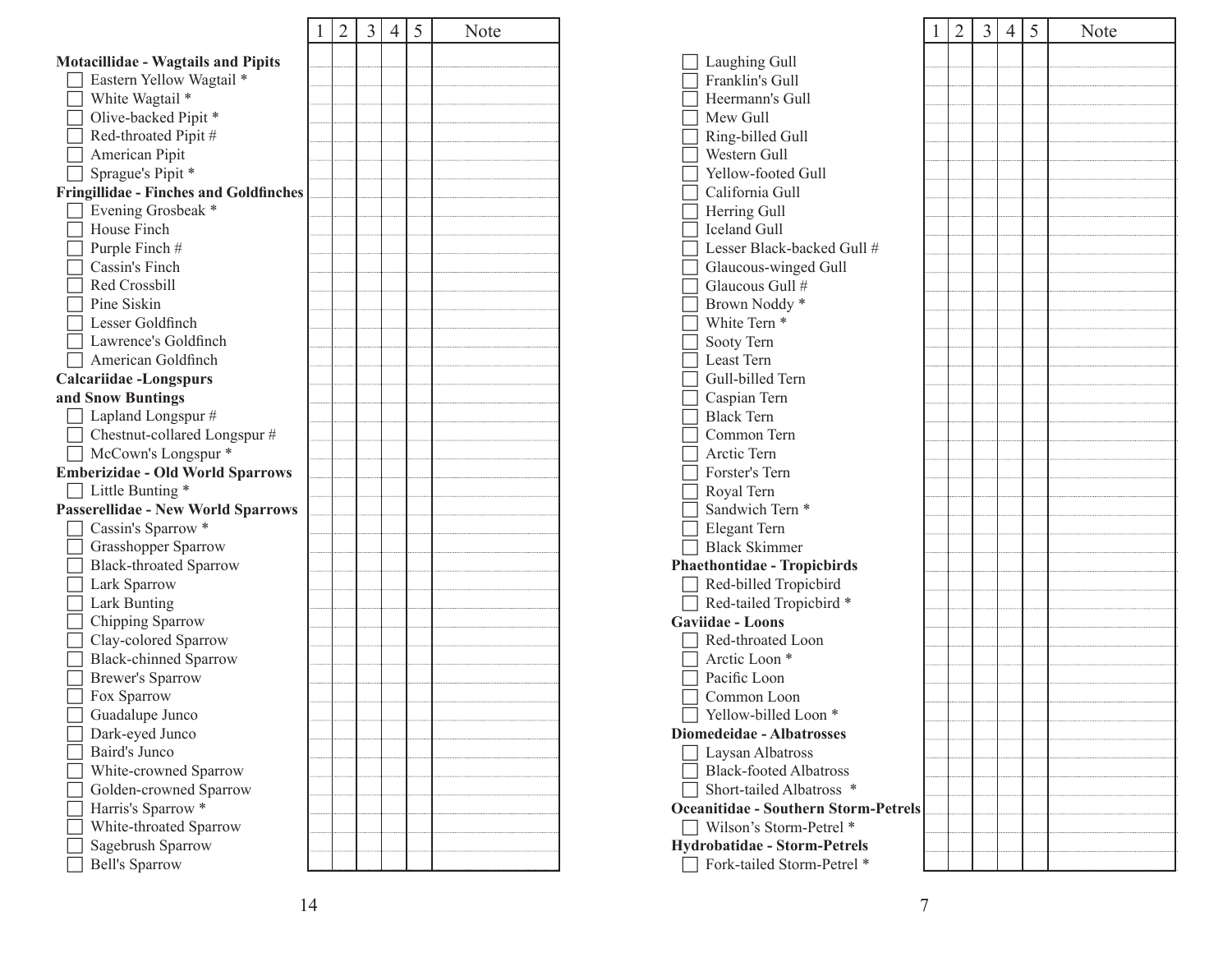|                                       | 1 | $\overline{2}$ | $\overline{3}$ | 4 | 5 |
|---------------------------------------|---|----------------|----------------|---|---|
| Leach's Storm-Petrel                  |   |                |                |   |   |
| Townsend's Storm-Petrel               |   |                |                |   |   |
| Ainley's Storm-Petrel                 |   |                |                |   |   |
| Ashy Storm-Petrel                     |   |                |                |   |   |
| Wedge-rumped Storm-Petrel             |   |                |                |   |   |
| <b>Black Storm-Petrel</b>             |   |                |                |   |   |
| Guadalupe Storm-Petrel (ex)           |   |                |                |   |   |
| Least Storm-Petrel                    |   |                |                |   |   |
| <b>Procellariidae - Shearwaters</b>   |   |                |                |   |   |
| Northern Fulmar                       |   |                |                |   |   |
| Kermadec Petrel *                     |   |                |                |   |   |
| Juan Fernandez Petrel *               |   |                |                |   |   |
| Galapagos/Hawaiian Petrel *           |   |                |                |   |   |
| White-necked Petrel *                 |   |                |                |   |   |
| Cook's Petrel                         |   |                |                |   |   |
| Tahiti Petrel *                       |   |                |                |   |   |
| Bulwer's Petrel *                     |   |                |                |   |   |
| Cory's Shearwater *                   |   |                |                |   |   |
| Wedge-tailed Shearwater               |   |                |                |   |   |
| Buller's Shearwater#                  |   |                |                |   |   |
| Short-tailed Shearwater #             |   |                |                |   |   |
| Sooty Shearwater                      |   |                |                |   |   |
| Pink-footed Shearwater                |   |                |                |   |   |
| Flesh-footed Shearwater #             |   |                |                |   |   |
| Christmas Shearwater                  |   |                |                |   |   |
| Galapagos Shearwater *                |   |                |                |   |   |
| Manx Shearwater *                     |   |                |                |   |   |
| Townsend's Shearwater #               |   |                |                |   |   |
| Black-vented Shearwater               |   |                |                |   |   |
| <b>Ciconiidae - Storks</b>            |   |                |                |   |   |
| Wood Stork #                          |   |                |                |   |   |
| <b>Fregatidae - Frigatebirds</b>      |   |                |                |   |   |
| Magnificent Frigatebird               |   |                |                |   |   |
| Great Frigatebird *                   |   |                |                |   |   |
| <b>Sulidae - Boobies</b>              |   |                |                |   |   |
| Masked Booby                          |   |                |                |   |   |
| Nazca Booby                           |   |                |                |   |   |
| <b>Blue-footed Booby</b>              |   |                |                |   |   |
| <b>Brown Booby</b>                    |   |                |                |   |   |
| Red-footed Booby                      |   |                |                |   |   |
| <b>Phalacrocoracidae - Cormorants</b> |   |                |                |   |   |
| <b>Brandt's Cormorant</b>             |   |                |                |   |   |
| Neotropic Cormorant                   |   |                |                |   |   |
| Double-crested Cormorant              |   |                |                |   |   |

Note

|                                             | 1 | 2 | 3 | 4 | 5 | Note |
|---------------------------------------------|---|---|---|---|---|------|
| California Gnatcatcher                      |   |   |   |   |   |      |
| <b>Black-tailed Gnatcatcher</b>             |   |   |   |   |   |      |
| <b>Regulidae - Kinglets</b>                 |   |   |   |   |   |      |
| Golden-crowned Kinglet #                    |   |   |   |   |   |      |
| Ruby-crowned Kinglet                        |   |   |   |   |   |      |
| <b>Phylloscopidae - Leaf Warblers</b>       |   |   |   |   |   |      |
| Dusky Warbler *                             |   |   |   |   |   |      |
| Yellow-browed Warbler *                     |   |   |   |   |   |      |
| Arctic/Kamchatka Leaf Warbler *             |   |   |   |   |   |      |
| <b>Sylviidae - Sylviid Warblers</b>         |   |   |   |   |   |      |
| Wrentit                                     |   |   |   |   |   |      |
| <b>Muscicapidae - Old World Flycatchers</b> |   |   |   |   |   |      |
| Northern Wheatear *                         |   |   |   |   |   |      |
| <b>Turdidae - Thrushes</b>                  |   |   |   |   |   |      |
| Western Bluebird                            |   |   |   |   |   |      |
| Mountain Bluebird                           |   |   |   |   |   |      |
| Townsend's Solitaire                        |   |   |   |   |   |      |
| Gray-cheeked Thrush *                       |   |   |   |   |   |      |
| Swainson's Thrush                           |   |   |   |   |   |      |
| Hermit Thrush                               |   |   |   |   |   |      |
| American Robin                              |   |   |   |   |   |      |
| Varied Thrush #                             |   |   |   |   |   |      |
| Mimidae - Catbirds, Mockingbirds,           |   |   |   |   |   |      |
| and Thrashers                               |   |   |   |   |   |      |
| Gray Catbird #                              |   |   |   |   |   |      |
| Brown Thrasher*                             |   |   |   |   |   |      |
| Bendire's Thrasher *                        |   |   |   |   |   |      |
| Gray Thrasher                               |   |   |   |   |   |      |
| California Thrasher                         |   |   |   |   |   |      |
| LeConte's Thrasher                          |   |   |   |   |   |      |
| Crissal Thrasher                            |   |   |   |   |   |      |
| Sage Thrasher                               |   |   |   |   |   |      |
| Northern Mockingbird                        |   |   |   |   |   |      |
| <b>Sturnidae - Starlings</b>                |   |   |   |   |   |      |
| European Starling (int)                     |   |   |   |   |   |      |
| <b>Bombycillidae - Waxwings</b>             |   |   |   |   |   |      |
| Cedar Waxwing                               |   |   |   |   |   |      |
| Ptiliogonatidae - Silky-flycatchers         |   |   |   |   |   |      |
| Phainopepla                                 |   |   |   |   |   |      |
| <b>Estrildidae - Waxbills</b>               |   |   |   |   |   |      |
| Scaly-breasted Munia (int)                  |   |   |   |   |   |      |
| Passeridae - Old World Sparrows             |   |   |   |   |   |      |
| House Sparrow (int)                         |   |   |   |   |   |      |
|                                             |   |   |   |   |   |      |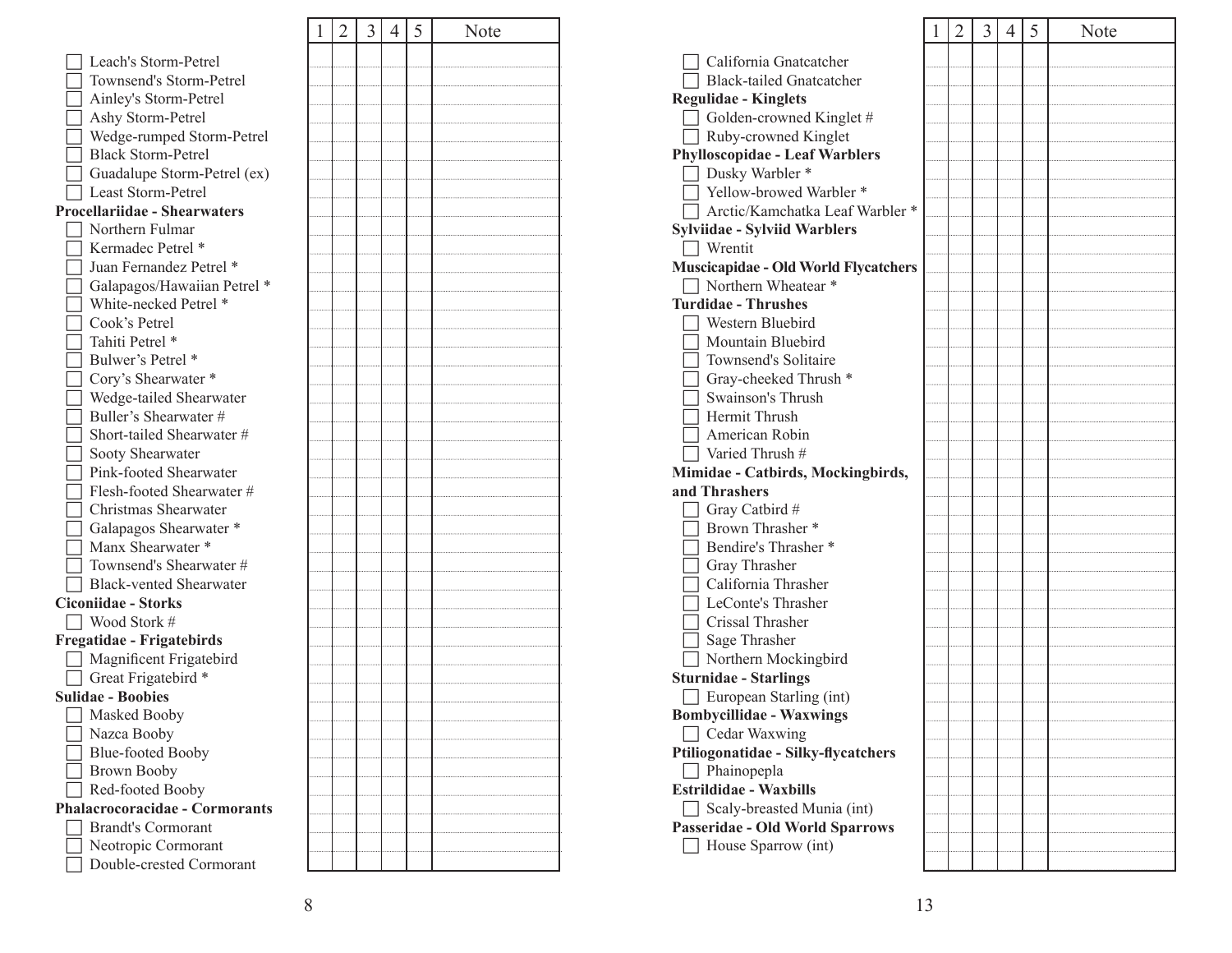|                                     | $\overline{2}$ | 3 | $\overline{4}$ | 5 | Note |                                                | $\perp$ | $\overline{2}$ | $\mathfrak{Z}$ | $\overline{4}$ | 5 | Note |
|-------------------------------------|----------------|---|----------------|---|------|------------------------------------------------|---------|----------------|----------------|----------------|---|------|
|                                     |                |   |                |   |      | Pelagic Cormorant                              |         |                |                |                |   |      |
| Corvidae - Jays, Magpies, Crows,    |                |   |                |   |      | <b>Pelecanidae - Pelicans</b>                  |         |                |                |                |   |      |
| and Ravens                          |                |   |                |   |      | American White Pelican                         |         |                |                |                |   |      |
| Black-throated Magpie-Jay (int)     |                |   |                |   |      | <b>Brown Pelican</b>                           |         |                |                |                |   |      |
| Pinyon Jay                          |                |   |                |   |      | Ardeidae - Bitterns, Herons,                   |         |                |                |                |   |      |
| Steller's Jay *                     |                |   |                |   |      | and Egrets                                     |         |                |                |                |   |      |
| California Scrub-Jay                |                |   |                |   |      | American Bittern #                             |         |                |                |                |   |      |
| Clark's Nutcracker #                |                |   |                |   |      | Least Bittern                                  |         |                |                |                |   |      |
| American Crow                       |                |   |                |   |      | Great Blue Heron                               |         |                |                |                |   |      |
| Common Raven                        |                |   |                |   |      | <b>Great Egret</b>                             |         |                |                |                |   |      |
| <b>Alaudidae - Larks</b>            |                |   |                |   |      |                                                |         |                |                |                |   |      |
|                                     |                |   |                |   |      | Snowy Egret<br>Little Blue Heron               |         |                |                |                |   |      |
| Horned Lark                         |                |   |                |   |      |                                                |         |                |                |                |   |      |
| <b>Hirundinidae - Swallows</b>      |                |   |                |   |      | Tricolored Heron                               |         |                |                |                |   |      |
| <b>Bank Swallow</b>                 |                |   |                |   |      | Reddish Egret                                  |         |                |                |                |   |      |
| <b>Tree Swallow</b>                 |                |   |                |   |      | Cattle Egret                                   |         |                |                |                |   |      |
| Violet-green Swallow                |                |   |                |   |      | Green Heron                                    |         |                |                |                |   |      |
| Northern Rough-winged Swallow       |                |   |                |   |      | Black-crowned Night-Heron                      |         |                |                |                |   |      |
| Purple Martin                       |                |   |                |   |      | Yellow-crowned Night-Heron                     |         |                |                |                |   |      |
| <b>Barn Swallow</b>                 |                |   |                |   |      | <b>Threskiornithidae - Ibises</b>              |         |                |                |                |   |      |
| Cliff Swallow                       |                |   |                |   |      | and Spoonbills                                 |         |                |                |                |   |      |
| Cave Swallow *                      |                |   |                |   |      | White Ibis<br>$\blacksquare$                   |         |                |                |                |   |      |
| Paridae - Chickadees and Titmice    |                |   |                |   |      | White-faced Ibis                               |         |                |                |                |   |      |
| Mountain Chickadee                  |                |   |                |   |      | Roseate Spoonbill *                            |         |                |                |                |   |      |
| Oak Titmouse                        |                |   |                |   |      | <b>Cathartidae - New World Vultures</b>        |         |                |                |                |   |      |
| <b>Remizidae - Verdins</b>          |                |   |                |   |      | Black Vulture *                                |         |                |                |                |   |      |
| $\Box$ Verdin                       |                |   |                |   |      | Turkey Vulture                                 |         |                |                |                |   |      |
| <b>Aegithalidae - Bushtits</b>      |                |   |                |   |      | California Condor                              |         |                |                |                |   |      |
| $\Box$ Bushtit                      |                |   |                |   |      | <b>Pandionidae - Osprey</b>                    |         |                |                |                |   |      |
| <b>Sittidae - Nuthatches</b>        |                |   |                |   |      | $\Box$ Osprey                                  |         |                |                |                |   |      |
| Red-breasted Nuthatch #             |                |   |                |   |      | <b>Accipitridae - Kites, Eagles, and Hawks</b> |         |                |                |                |   |      |
| White-breasted Nuthatch             |                |   |                |   |      | White-tailed Kite<br>$\blacksquare$            |         |                |                |                |   |      |
| Pygmy Nuthatch                      |                |   |                |   |      | Swallow-tailed Kite <sup>*</sup>               |         |                |                |                |   |      |
| <b>Certhiidae - Creepers</b>        |                |   |                |   |      | Golden Eagle                                   |         |                |                |                |   |      |
| Brown Creeper *                     |                |   |                |   |      | Northern Harrier                               |         |                |                |                |   |      |
| <b>Troglodytidae - Wrens</b>        |                |   |                |   |      | Sharp-shinned Hawk                             |         |                |                |                |   |      |
| Rock Wren                           |                |   |                |   |      | Cooper's Hawk                                  |         |                |                |                |   |      |
| Canyon Wren                         |                |   |                |   |      | <b>Bald Eagle</b>                              |         |                |                |                |   |      |
| House Wren                          |                |   |                |   |      | Mississippi Kite #                             |         |                |                |                |   |      |
| Pacific Wren *                      |                |   |                |   |      | Common Black Hawk *                            |         |                |                |                |   |      |
|                                     |                |   |                |   |      | Harris's Hawk                                  |         |                |                |                |   |      |
| Marsh Wren                          |                |   |                |   |      | Gray Hawk*                                     |         |                |                |                |   |      |
| Bewick's Wren                       |                |   |                |   |      | Red-shouldered Hawk                            |         |                |                |                |   |      |
| Cactus Wren                         |                |   |                |   |      | Broad-winged Hawk                              |         |                |                |                |   |      |
| <b>Polioptilidae - Gnatcatchers</b> |                |   |                |   |      | Short-tailed Hawk <sup>*</sup>                 |         |                |                |                |   |      |
| Blue-gray Gnatcatcher               |                |   |                |   |      |                                                |         |                |                |                |   |      |